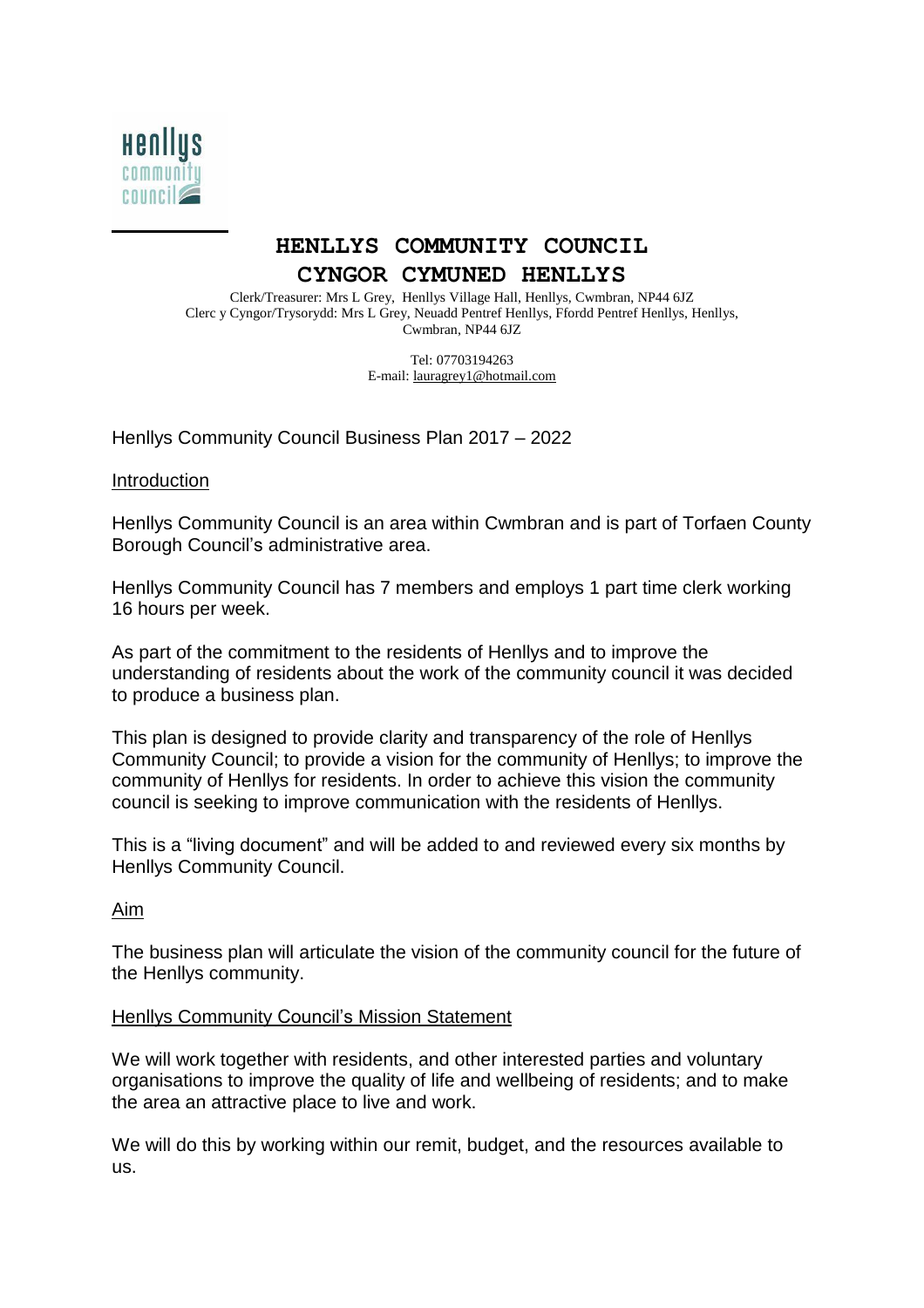## Purpose of the Community Council

- Act as first point of contact for resident's concerns
- Listen to and represent residents
- Improve the local environment by working with partner organisations
- Submit views on planning applications
- Support voluntary and community groups for the benefit of the community
- Attract Government, Council, lottery and other grants into the area
- Provide leadership in the community
- Promote local business growth
- Encourage residents to participate in community life
- Work with the police, health authorities and Torfaen Borough Council to provide a safe environment for residents

We will do this by:

- Ensuring its councillors and clerk are trained to carry out their duties to a high standard; maintaining momentum of the work of the council and actively seeking constructive feedback on the performance of the council
- That the council finances are used for the benefit of the community and provide value for money; that where possible financial details are published for residents information
- A community council communications policy is introduced and followed to enable an ongoing dialogue with residents
- Reviewing and consulting on the business plan at regular intervals
- Publishing details of the business plan and the outcomes of the reviews
- Explaining why the community council cannot resolve issues when raised by residents and interested parties

### **Objectives**

- 1. To raise awareness and a better understanding of the role of the community council with residents:
	- Issuing a questionnaire to all residents
	- Analysing the responses and publishing the results
	- Identify what the community council's priorities are
- 2. To improve the communication between residents and the community council:
	- Launching a new web site
	- Have an updated publication scheme
	- Publish the survey results